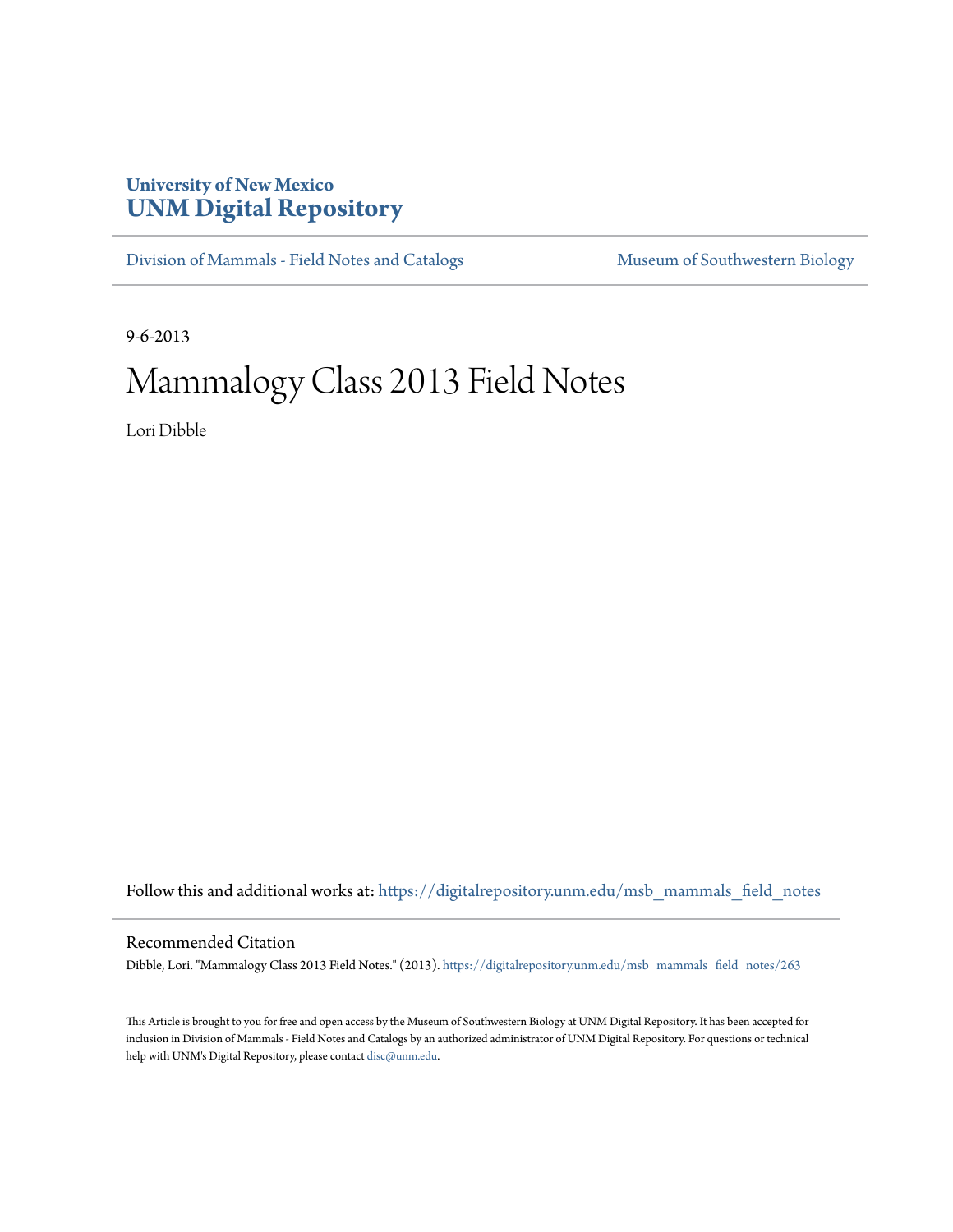|        |                                          | 1. Road Log! We set out in 2 vans on Fri. Sept. 6 2013    |
|--------|------------------------------------------|-----------------------------------------------------------|
|        |                                          | at approximately 12:15 pm. We drove 5. on University      |
|        |                                          | Blvd and then went W. onto Gibson, From here we           |
|        |                                          | merged S. onto 1-255. We continued in this direction      |
|        |                                          | passing through Los Lunas and Belen before stopping       |
|        |                                          | upproximately 80miles.out in Soccoro at about 1:25pm.     |
|        |                                          | After eating lunch we continued 5. on 1-25 For ~ 85m. les |
|        |                                          | where we exited at exit 63 for NM-152N. We fook the       |
|        |                                          | second left on to NM-187 N for r1.6 miles before          |
|        |                                          | turning left into Ladder Ranch, (~165 miles) at 52        |
|        |                                          | Hwy 52, Caballo, NM 87931. We followed the road           |
| $\sim$ |                                          | until we reached the ranch head quarters where we         |
|        |                                          | checked in. We then continued down a winding dirt road.   |
|        |                                          | <u>un. til we came to the stone house where we setup</u>  |
|        |                                          | camp. The ranch is about 1500m above sea level,           |
|        | <u>Z. Participants.</u>                  |                                                           |
|        | April M. Chavez                          | Bryan McLean                                              |
|        | Briana Upton                             | Amanda Jores                                              |
|        | <u>Cait StareK</u>                       | <del>Skyfar</del> Schuyler: Liphardt.                     |
|        | Catalina Tomé                            | Ernie Valdez                                              |
|        | Courtney L. Montoya                      | Marie Westover                                            |
|        | Fernando Salazar-Morales<br>Julie Regnav | Robert Nofchissey                                         |
|        |                                          | Marjorie M <sup>e</sup> lonnell                           |
|        | Lori Dibble                              | David Schmidly                                            |
|        | Mitch Lowery                             | Kayce Bell                                                |
|        | Robert Scott                             | Jocie Colella                                             |
|        | Tara Templeton                           | Baby the Sassy Dog                                        |
|        | Ursala Osterr                            |                                                           |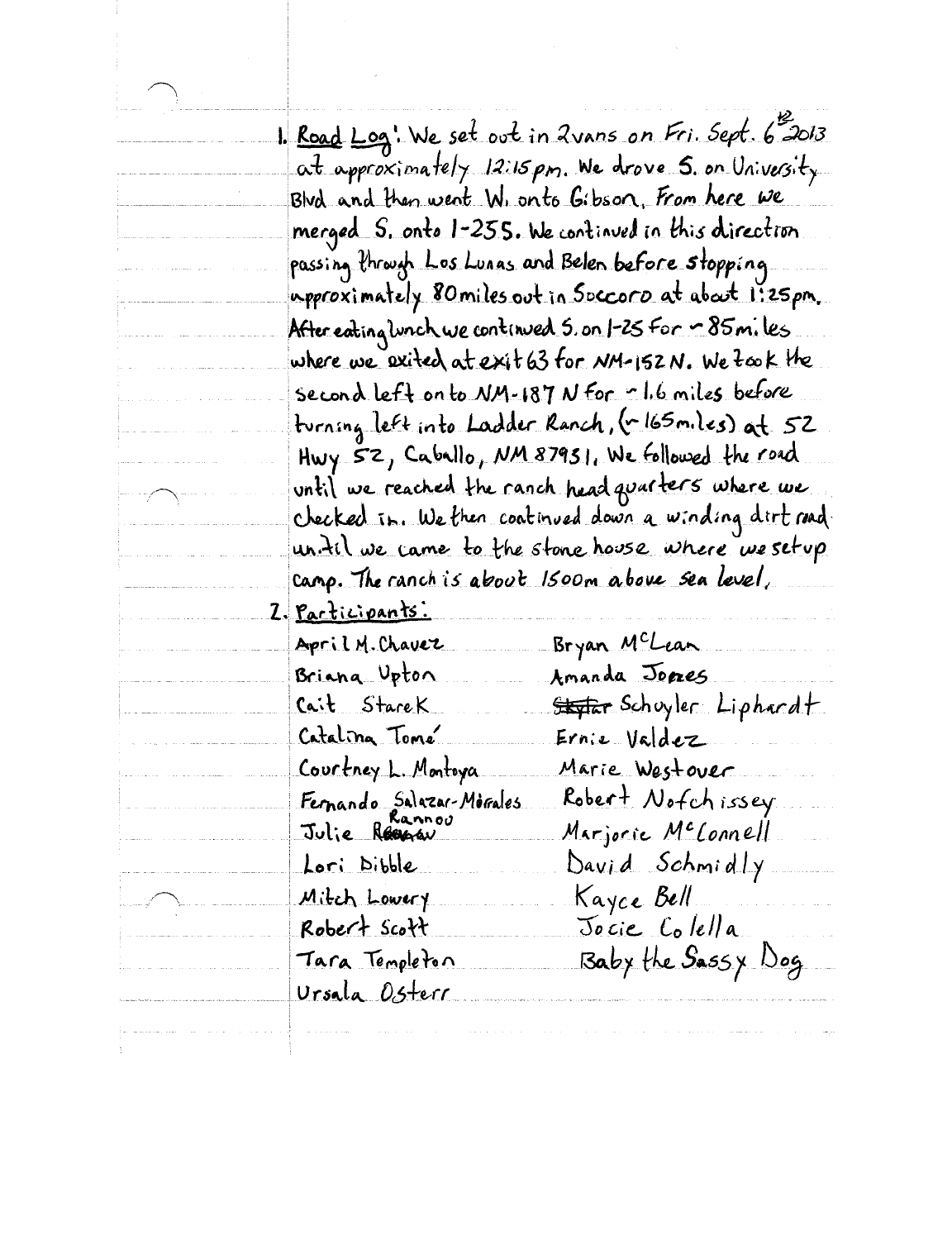Signatures:<br>Catalina Tone anna Voten ulufannar ekun undal Soloyer m Specimen List: NK 216765 Myotis yumanensis (1st field)<br>NK 216783 ferognathus flavus (trip)<br>NK 232898 Callospermophilus lateralis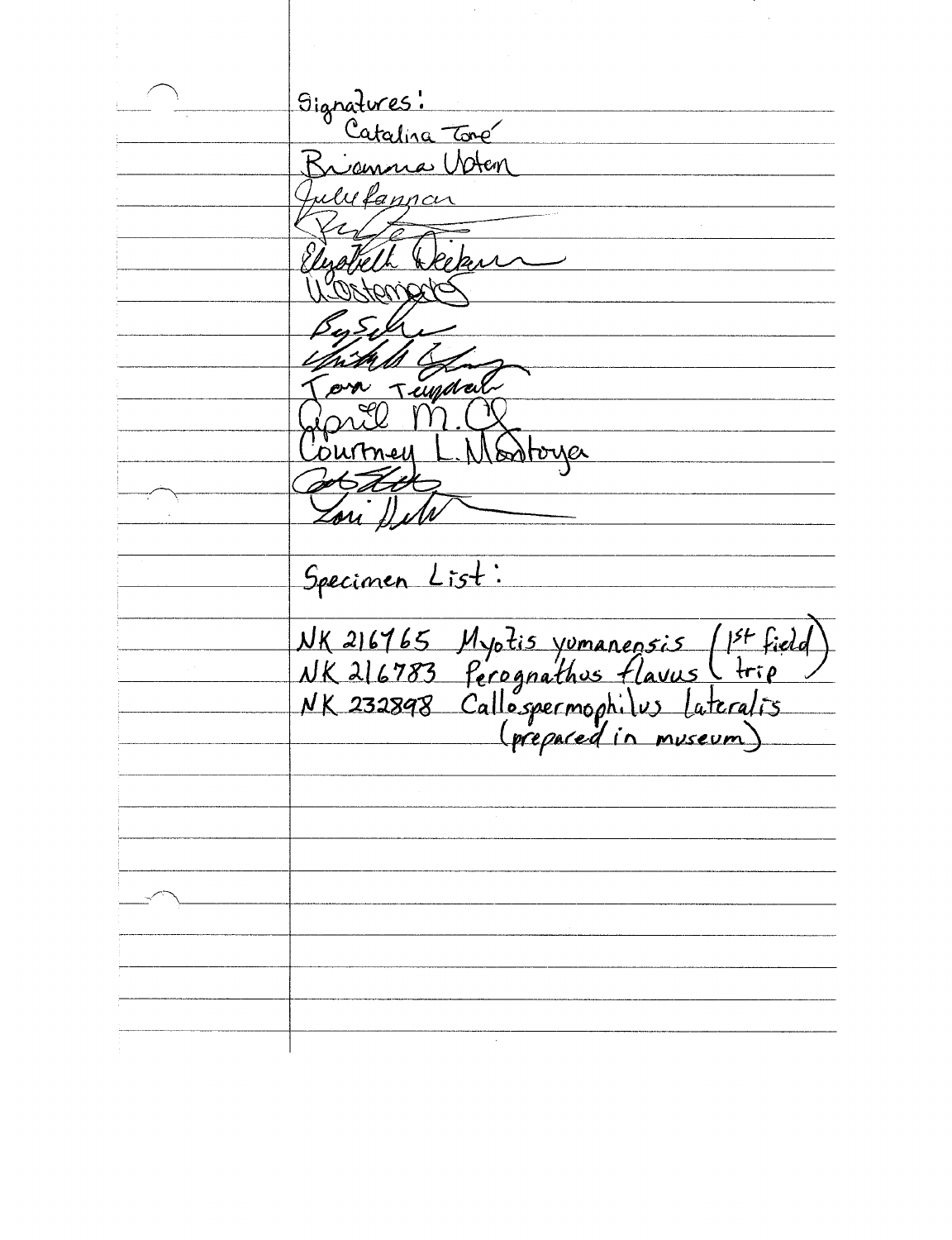|        | 3. <u>General Site Description:</u> Ladder Ranch was composed               |
|--------|-----------------------------------------------------------------------------|
|        | of varying habitats including Chihuahuan Desert Scrub,                      |
|        | Juniper Savannah, Piñon-Juniper woodland, Ponoleasa Pine                    |
|        | <u> forest, Transition Zones, mixed coniferous <i>forest</i>, subalpino</u> |
|        | <u>meadow and Riparian Gallery Forest, Our camp was located</u>             |
|        | <u>in a transitional zone which was a patchy meadow</u>                     |
|        | surrounded by light forrestation. It was adjacent to a                      |
|        | modecatestream in a Riparian Gallery forest. There were                     |
|        | many Junipers, Piñons, Cottonwoods, and scruboaks in                        |
|        | addition to avariety of grasses.                                            |
|        | 4. Locala: USA, NM, Sierra Co. 7.5 kmN. of Animas Peak.                     |
|        | N 33.03479, W-107.51086, elev. 1500m.                                       |
|        | 5. Weather: Sept. 6 2013: Warm + dry, temps 70°F-80°F                       |
|        | Sept. 7th 2013; Rain showers through the night.                             |
|        | Sept. 8th 2013: Cooltcloudy in A.M., warm in afternoon                      |
|        | 6. Trapline: 6 Sept 2013                                                    |
|        | Name. (LD) Teammates:                                                       |
|        | 6 mist nett placed between 20-50yrds apart across a                         |
|        | <u>rocky stream in a riparian zone. Sandy shore surrounded</u>              |
|        | by bushes(3'-3.5')and decidyous trees(3d-40'), as well as jill              |
|        | yrasses (n12").                                                             |
| 7.     |                                                                             |
|        | $\int Q^{-\hat{M}}$<br>$\sigma$ $\widehat{Q}$<br>g<br>רב                    |
| Animas |                                                                             |
|        |                                                                             |
|        |                                                                             |
|        | 8. Evening of Sept. 6th Earlymorning Sept. 7th:                             |
|        | NK216764 1. Myotis thysanodes 5. Tadarida brasiliens is NKZIGIL7            |
|        | NK216766 2. Tadarida brasiliensis 6. Myotis yumanensisNK216771              |
|        | NK216768 3. Tadarida brasiliensis 7. Myotis yumanensis NK216765             |

Ξ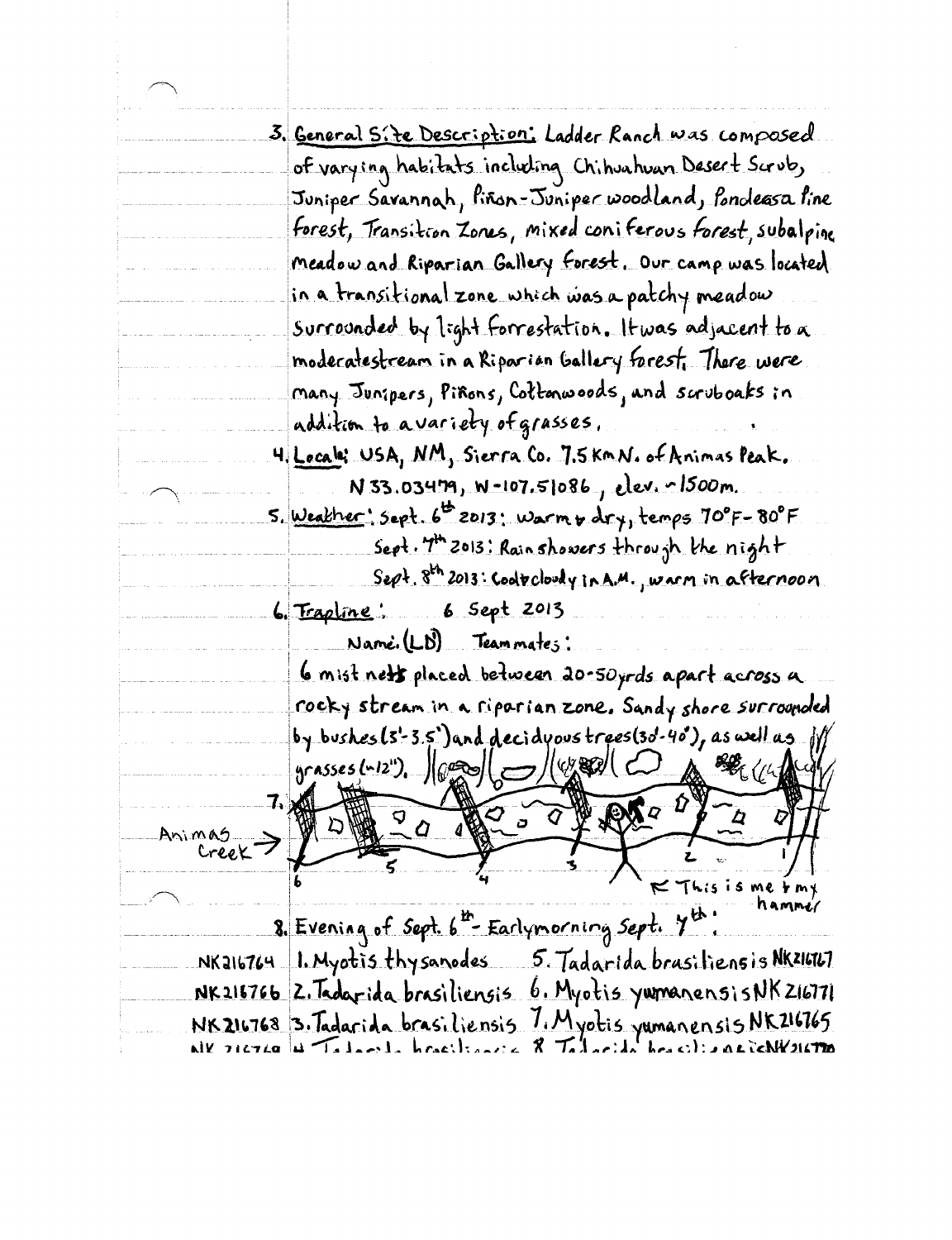| <u>9. Species List (55 specimens)</u>                                      |
|----------------------------------------------------------------------------|
| $Cricetide-22 (4spp):$<br>Heteromyidae-18(5spp):                           |
| - Neotoma albigula (16).<br>- Chaefodipus intermedius(2).                  |
| $\hat{\ }$ feromyscus boylii (3)<br><u> "Dipodomys merriami (2)</u>        |
| - Dipodomys ordii (1)<br><u> = Peronyscus leucopus (LI)</u>                |
| <u>- Dipodomys spectabilis (6)</u><br>$\supset$ Peromyscus maniculatus (2) |
| -Perognathus Flavus (1).                                                   |
| Vespertilionidae-3 (Zspp)                                                  |
| $Molosside-5(15pp)$<br>-Myotis thysanodes (1)                              |
|                                                                            |
| - Tadarida brasiliensis(1)<br>- Myotis yumanensis (2)                      |
| <u>Geomyidae - 4 (Ispp)</u><br>Leporidae-l                                 |
| - Thomomys bottae (4)<br>- Lepus californicus                              |
|                                                                            |
| Mephitidae-1<br>Sciuridae-1<br>للمستقل والمستقل                            |
| - Conepatus leuconotus<br>- Otospernophilus variegatus                     |
|                                                                            |
| IO. <u>Sept 6, 2013 - We arrived</u> at camp in the late afternoon.        |
| Everyone scrambled to set up their tents before                            |
| dispersing into groups to set traplines <b>+</b> mist nets.                |
| I chose to assist Dr. Schmidly in placing the mist nets.                   |
| On the walk to the stream we spotted a pocket gopher mound.                |
| The under brush was thick, ball and difficult to contend                   |
| with, and the "noseeums" were dense and biting. The                        |
| stream was rapidly rushing and it was clear it had                         |
| been much higher not too long ago. We spotted a                            |
|                                                                            |
| single bear track in the mud and examined it before                        |
| begining overset up. It was a mild evening and at dusk.                    |

 $\begin{bmatrix} 1 & 1 \\ 1 & 1 \end{bmatrix}$ 

1<br>1999 - Jane Jacob

للتابيب

الباسيد

 $\sim 10^6$ 

المناوب المستحقق والمناوب المناوب والمتعاقبة والمستحدث والمتعاقبات والمنافر والمستحدث والمستحدث

 $\label{eq:2.1} \frac{1}{\sqrt{2}}\left(\frac{1}{\sqrt{2}}\right)^{2} \left(\frac{1}{\sqrt{2}}\right)^{2} \left(\frac{1}{\sqrt{2}}\right)^{2}$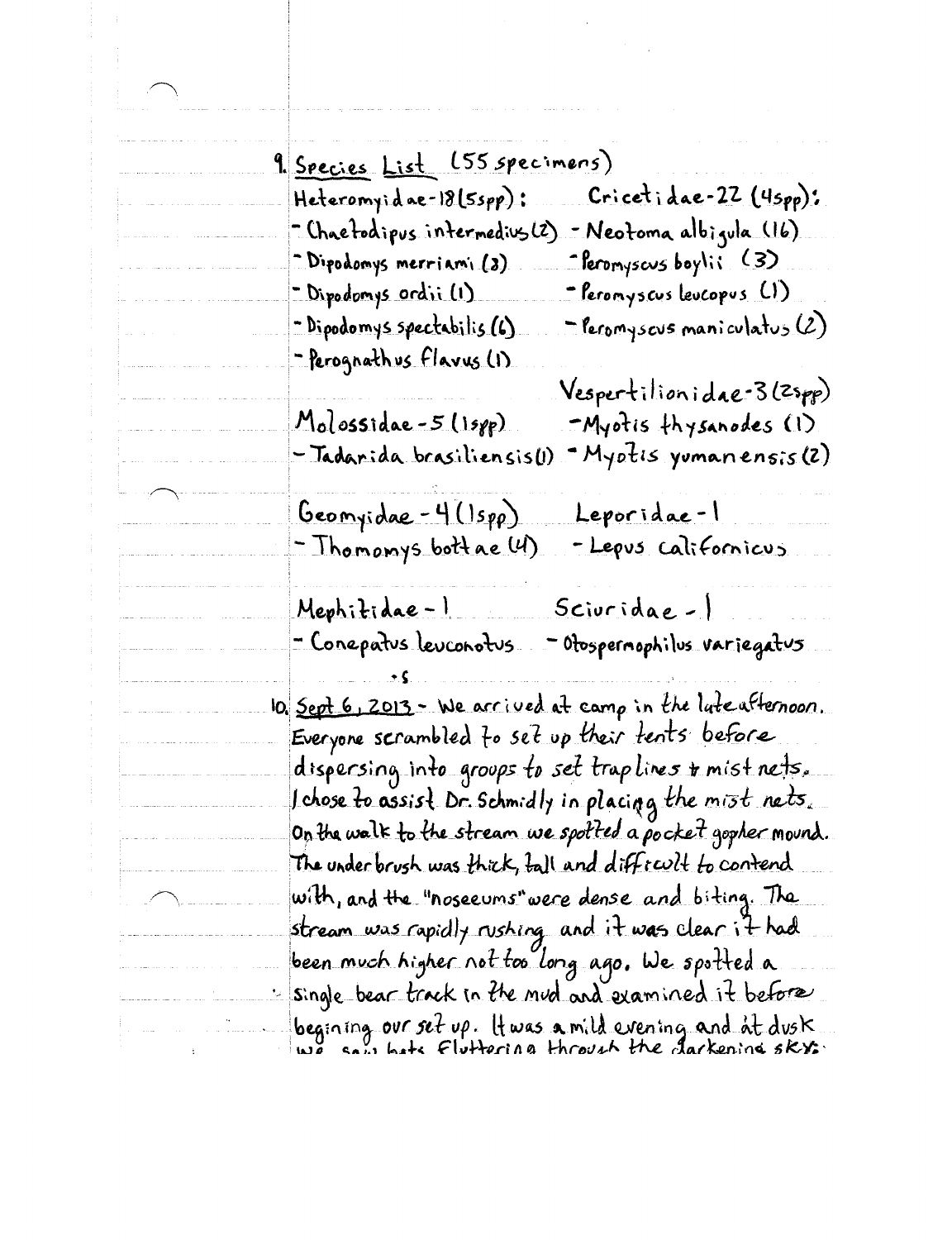After midnight a group broke away from the fire to check the mist nets. They returned with two bats . We were allowed to examine their anatomy. The patagia were delicate and semi-trasporent in the firelight. I found it content cruel how callously everyone stood by as the bat screaned, biting and struggling for its life. Sept 7, 2013 - We began skinning specimens this afternoon. The flies were thick and unavoidable. Iskinned a small Myotis yumanensis (NK 216765). Iwas glad to see it had finally been put out of it's misery. Late in the evening after the sun had fully set. Dr. Schmidly drove a van-full of us around the ranch. Skylar + Bryan fosk it upon themselves to killfcapture every living mammal they could. Skylar first shot a large jack rabbit, werencounted a kangaroo rat scrambling across the road. The boys jumped out and caught it with their bare hands. I took on the responsibility of holding if for the remainder of the drive. It sat trustingly in my hands neither struggling or biting. Lastly we came across a skunk waddling in the road. Skylar shot it twice + stunk up the van with its carcass. I opted to keep the K-rat and it spent the night with me in my tent. Sept 8,2013 - In the morning my collegues set out to check their trap lines. I sat by the long extraguished fire and contemplated my rat. She sat happily in<br>my lap with out a trace of *fear*, considering me. with her shing black eyes, whisters vibrating with curiosity. She occasionally would nuzzle her face into my belly. L decided the car trip back to Albuquerque wouldn't be<br>fair for her to endure comit a heavy heart